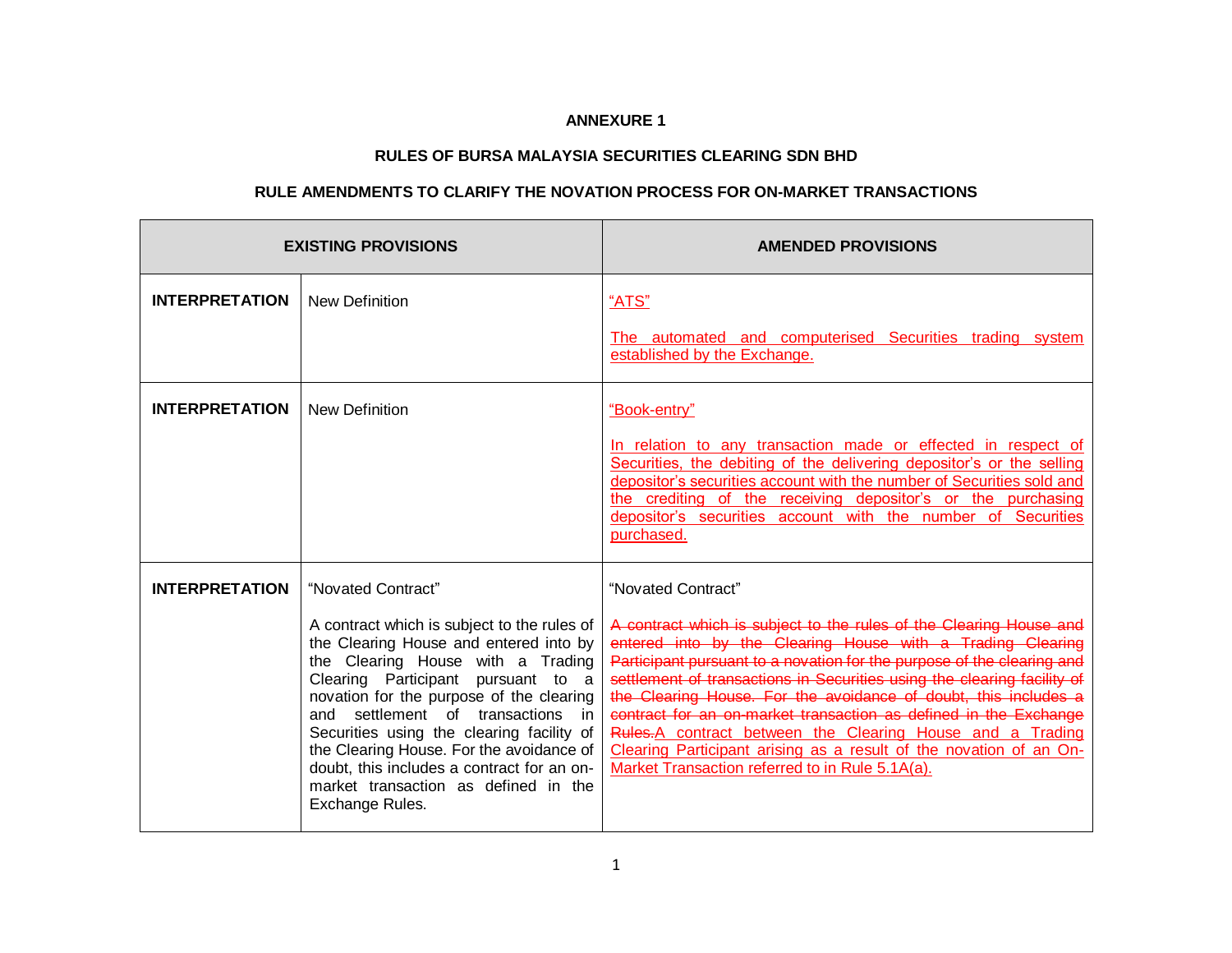| <b>EXISTING PROVISIONS</b> |                       | <b>AMENDED PROVISIONS</b>                                                                                                                                                                                                                                                                                                                                                                                                                                                                                                                                                                                                                                                         |
|----------------------------|-----------------------|-----------------------------------------------------------------------------------------------------------------------------------------------------------------------------------------------------------------------------------------------------------------------------------------------------------------------------------------------------------------------------------------------------------------------------------------------------------------------------------------------------------------------------------------------------------------------------------------------------------------------------------------------------------------------------------|
| <b>INTERPRETATION</b>      | <b>New Definition</b> | "On-Market Transaction"<br>A transaction in Securities that is concluded by way of:<br>(a) automated matching of orders entered into the order book<br>maintained in the ATS in accordance with Rule 701.8 of the<br><b>Exchange Rules; or</b><br>(b) a transaction that is concluded in accordance with Rule 701.8A<br>of the Exchange Rules.                                                                                                                                                                                                                                                                                                                                    |
| <b>INTERPRETATION</b>      | <b>New Definition</b> | "Tradeable Balance"<br>Balances of securities in a securities account which are good for<br>settlement of trade.                                                                                                                                                                                                                                                                                                                                                                                                                                                                                                                                                                  |
| Rule 5.1A                  | New provision         | 5.1A NOVATION OF ON-MARKET TRANSACTIONS                                                                                                                                                                                                                                                                                                                                                                                                                                                                                                                                                                                                                                           |
|                            |                       | Immediately after acceptance of an On-Market Transaction for<br>(a)<br>clearing and settlement by the Clearing House, the On-Market<br>Transaction is novated to the Clearing House and replaced<br>with two Novated Contracts.<br>Upon novation of the On-Market Transaction to the Clearing<br>(b)<br>House:<br>the obligation of the buying Trading Clearing Participant<br>(i)<br>to pay the purchase consideration to the selling Trading<br>Clearing Participant is replaced by the obligation of the<br>buying Trading Clearing Participant to pay the purchase<br>consideration to the Clearing House;<br>the right of the buying Trading Clearing Participant to<br>(ii) |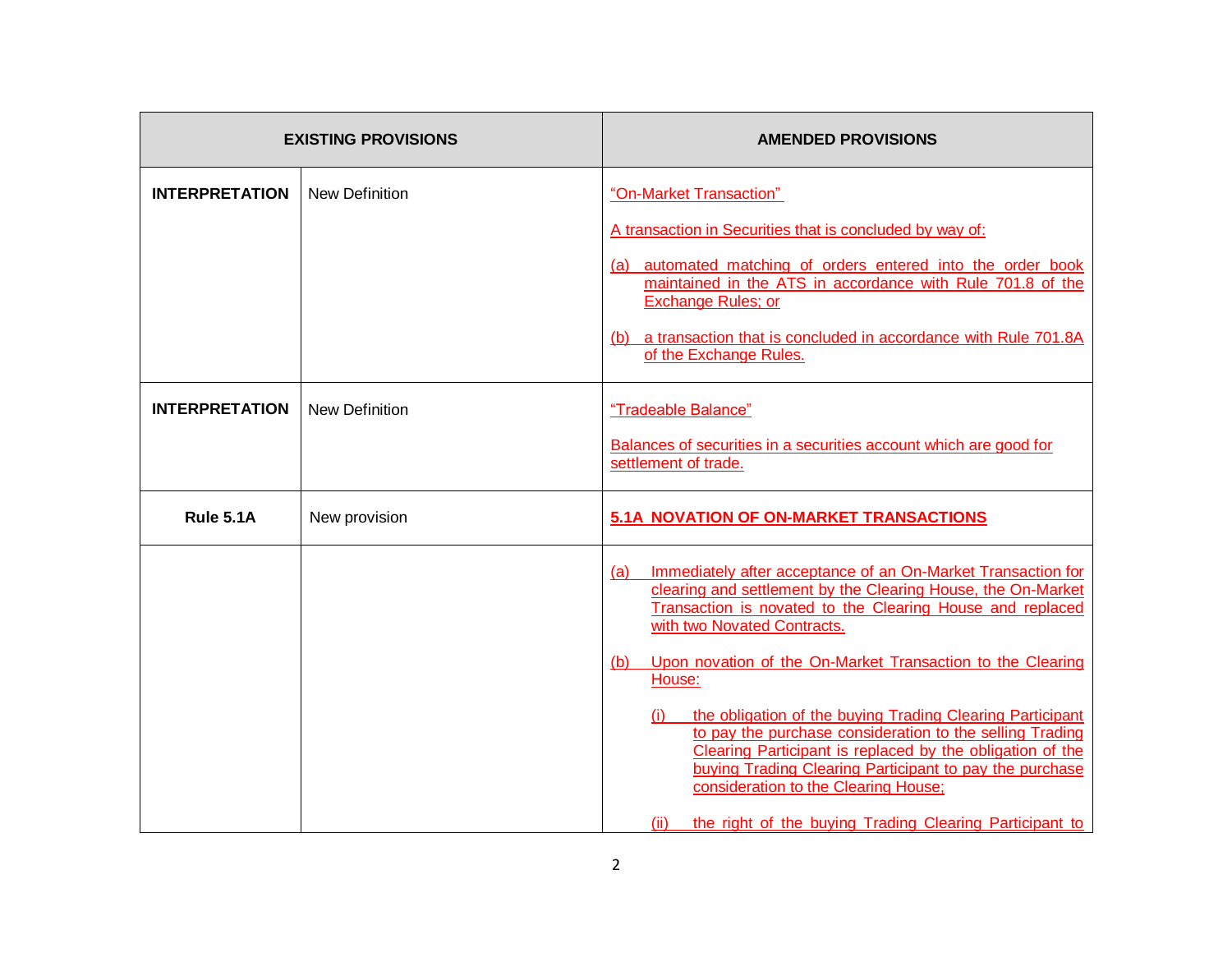| <b>EXISTING PROVISIONS</b> |     | <b>AMENDED PROVISIONS</b>                                                                                                                                                                                                                                                                       |
|----------------------------|-----|-------------------------------------------------------------------------------------------------------------------------------------------------------------------------------------------------------------------------------------------------------------------------------------------------|
|                            |     | receive the Securities from the selling Trading Clearing<br>Participant is replaced by the right of the buying Trading<br>Clearing Participant to receive the Securities from the<br><b>Clearing House via Book-entry;</b>                                                                      |
|                            |     | (iii) the obligation of the selling Trading Clearing Participant<br>to deliver the Securities to the buying Trading Clearing<br>Participant is replaced by the obligation of the selling<br>Trading Clearing Participant to deliver the Securities to<br>the Clearing House via Book-entry; and |
|                            |     | (iv) the right of the selling Trading Clearing Participant to<br>receive the purchase consideration from the buying<br>Trading Clearing Participant is replaced by the right of<br>the selling Trading Clearing Participant to receive the<br>purchase consideration from the Clearing House.   |
|                            | (C) | The obligations and rights under Novated Contracts:                                                                                                                                                                                                                                             |
|                            |     | (i) between the buying Trading Clearing Participant and the<br><b>Clearing House; and</b>                                                                                                                                                                                                       |
|                            |     | (ii) between the selling Trading Clearing Participant and the<br>Clearing House,                                                                                                                                                                                                                |
|                            |     | are owed by and to parties as principals to each other<br>notwithstanding that the buying and selling Trading Clearing<br>Participants may have acted as agents for their respective<br>clients in executing or clearing and settling the relevant On-<br><b>Market Transaction.</b>            |
|                            | (d) | Subject as otherwise provided in these Rules, the terms of the<br>Novated Contracts shall be on the same terms as the relevant<br>On-Market Transaction replaced by such Novated Contracts.                                                                                                     |